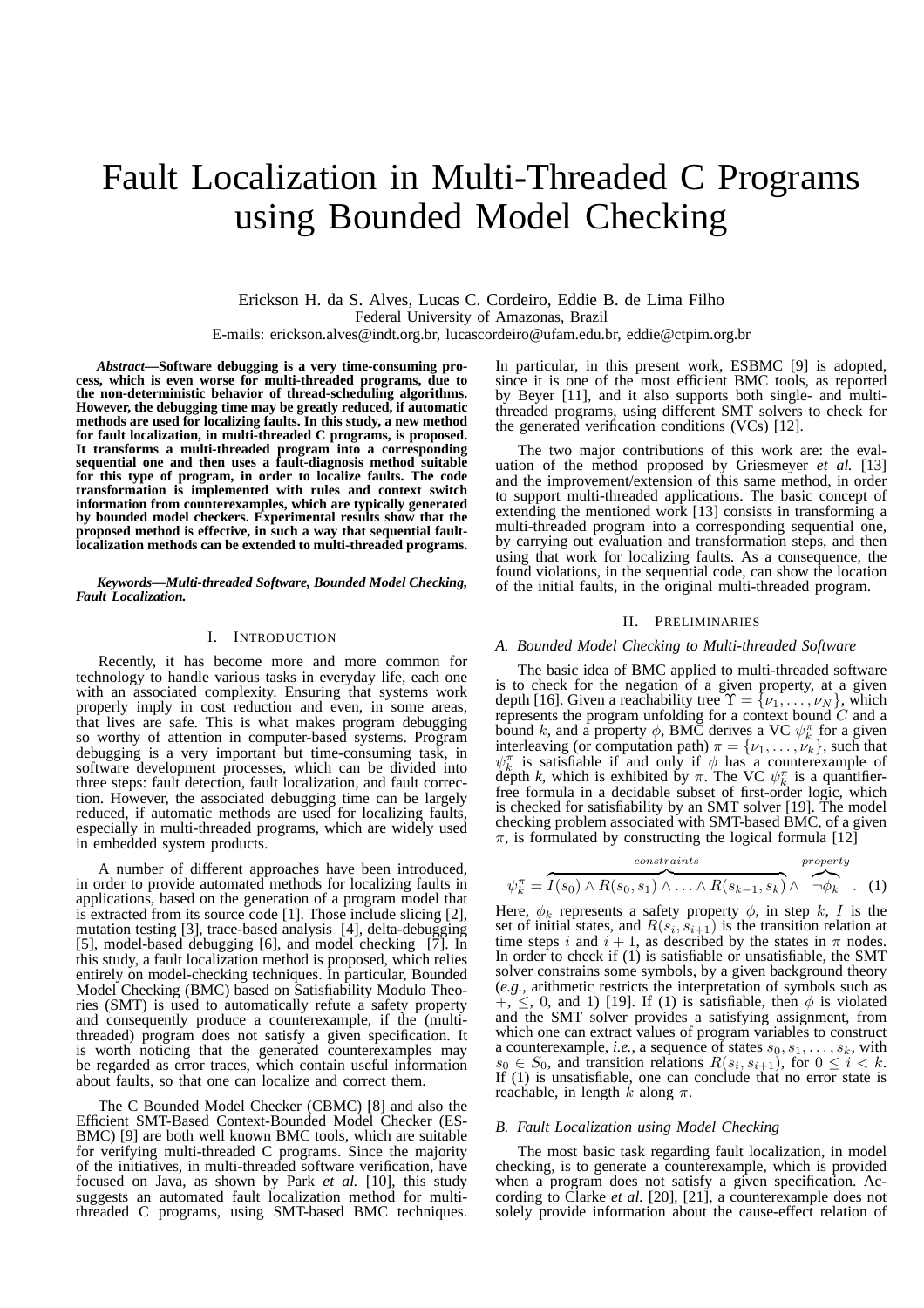a given violation, but also about fault localization. However, since an enormous amount of information is presented in a counterexample, actual fault lines may not be easily identified.

Several methods have been proposed, in order to localize possible fault causes, by means of counterexamples. An approach proposed by Ball *et al.* [22] tries isolating possible causes of counterexamples, which are generated by the SLAM model checker [23]. In summary, potential fault lines can be isolated by comparing transitions among obtained counterexamples and successful traces, since transitions not included in correct traces are possible causes of errors. Groce and Visser [24] state that if a counterexample exists, a similar but successful trace can also be found, using BMC techniques. Program elements related to a given violation are implicated by the minimal differences between that counterexample and a successful trace, which can be detected by the Java Pathfinder [25], thus providing execution paths that lead to error states, with respect to multi-threaded programs (*e.g.*, data race). The essence of the approach described by Groce *et al.* [26] is similar to the latter and uses alignment constraints to associate states, in a counterexample, with corresponding states in a successful trace, which was generated by a constraint solver. The mentioned states are abstract states over predicates, which represent concrete states in a trace. By using distance metric properties, constraints can be employed for representing program executions, and non-matching constraints that represent concrete states might lead to faults. Additionally, if a distance metric property is not satisfied, a counterexample is generated by the BMC tool [26].

In contrast to the transition-based and difference-based methods mentioned above, a method can directly identify possible faults by combining instrumented programs and BMC, as shown by Griesmeyer  $e\overline{t}$  al. [13], [27], [28], which will be further demonstrated. The approach proposed in the present paper is based on that method and consists in an extension to multi-threaded programs, that is, it tries to identify fault lines in multi-threaded programs, using BMC techniques.

#### *C. Method demonstration*

The method proposed by Griesmeyer *et al.* [13] is based on the BMC technique, which can directly identify possible faults in programs. In particular, this method adds additional numerical variables  $(e.g., diag_1, \ldots, diag_n)$  to identify a fault in a given program. Each line of a program, representing a statement S, is changed to a logic version of that statement. As a consequence, the value held by S will be either nondeterministically chosen by the BMC tool, if the value of diag is the same as the one representing the line related to statement S, or the one originally specified.

If the BMC tool identifies a diag value, by correcting this line in the original program, the fault can be avoided. In the case of multiple diag values, correcting those lines lead to a successful code execution. In order to find the full set of lines that cause a faulty behavior in a program, a new line<sup>1</sup> can be added to its source code, which is then rerun in the BMC tool. This process is repeatedly executed, until no more values of diag are obtained (*i.e.*, the run succeeds) [13].

As an example, a simple program slightly modified from Griesmeyer *et al.* [13], is presented in Fig. 1. Its modified version, using the mentioned method [13] and ready to be run by a BMC tool, is shown in Fig. 2. The diagnosis informed by a BMC tool is diag  $==$  4 and diag  $==$  3, which means that changing line 4 (to "a = 6") or line 3 (to if(0)), in the original program, can result in source code that is able to

successfully execute, therefore, one can note that the example below contains a single fault.

 $\text{void } \text{main}() \{$  $int a, b, c, d;$ if (a)  $\{$  $a = 5$ ;  $b = 2;$  $c = a + b;$ **if** (a % 2 == 0) { **int** d;  $a = d$ : 10 }  $|11|$  **assert** (**c** == 8);  $\vert$  12 }  $\left| \right|$ 

Fig. 1. A simple ANSI-C program with a single fault.

```
int n ondet ();
   2 void main ( ) {
 \mathbf{a} int \mathbf{a}, \mathbf{b}, \mathbf{c}, \mathbf{d};
 4 int diag;
     diag = nondet ();
     a = 5; b = 2; c = 7;
 \tau if (diag == 3? nondet (): a) {
 |s| a = (diag == 4? nondet (): 5);
 | \circ | b = (diag == 5? nondet (): 2);
|_{10}| c = (diag == 6? nondet (): (a + b));
\text{if} ( diag == 7? nondet ( ): (a%2==0)) {
\begin{vmatrix} 12 \\ 12 \end{vmatrix} int d;
a = (diag == 9? \text{ nondet } () : d);14 }
\text{assume (c == 8)};
\begin{bmatrix} 16 \\ 17 \end{bmatrix} }
     \mathbf{assert} (false);
18 }
```
Fig. 2. The diagnosis model of the example shown in Fig. 1, where *nondet()* represents a non-deterministic function.

#### III. FAULT LOCALIZATION IN MULTI-THREADED C PROGRAMS USING BMC

The proposed method, which has the goal of localizing faults in multi-threaded C programs, is based on Griesmeyer's method [13] and counterexamples generated by BMC tools, such as ESBMC. Its key concept is to transform a multithreaded program into a corresponding sequential one and then apply instrumentation for identifying faults [13].

#### *A. Transformations from Multi- to Single-threaded Programs*

The transformation from multi-threaded programs into sequential ones can be split into four distinct steps. First, counterexamples are obtained from a BMC tool, which contain useful pieces of information related to faults. Then, the framework described below is applied, which consists in code used as fixed structure for a new sequential version, together with the use of some rules (defined later in section III-B2). Following that, an original (multi-threaded) program is converted into its sequential version and, finally, order control is included into the latter, specifying the order in which threads are executed. These steps are summarized in Fig. 3.

A framework provides the same execution sequence as in the original program. It consists basically in writing each thread code inside a case statement, and their execution sequence is specified in the order array. Such a framework

 $1_{\text{assume}}$  (diag != a) (a is the line number obtained in the last run)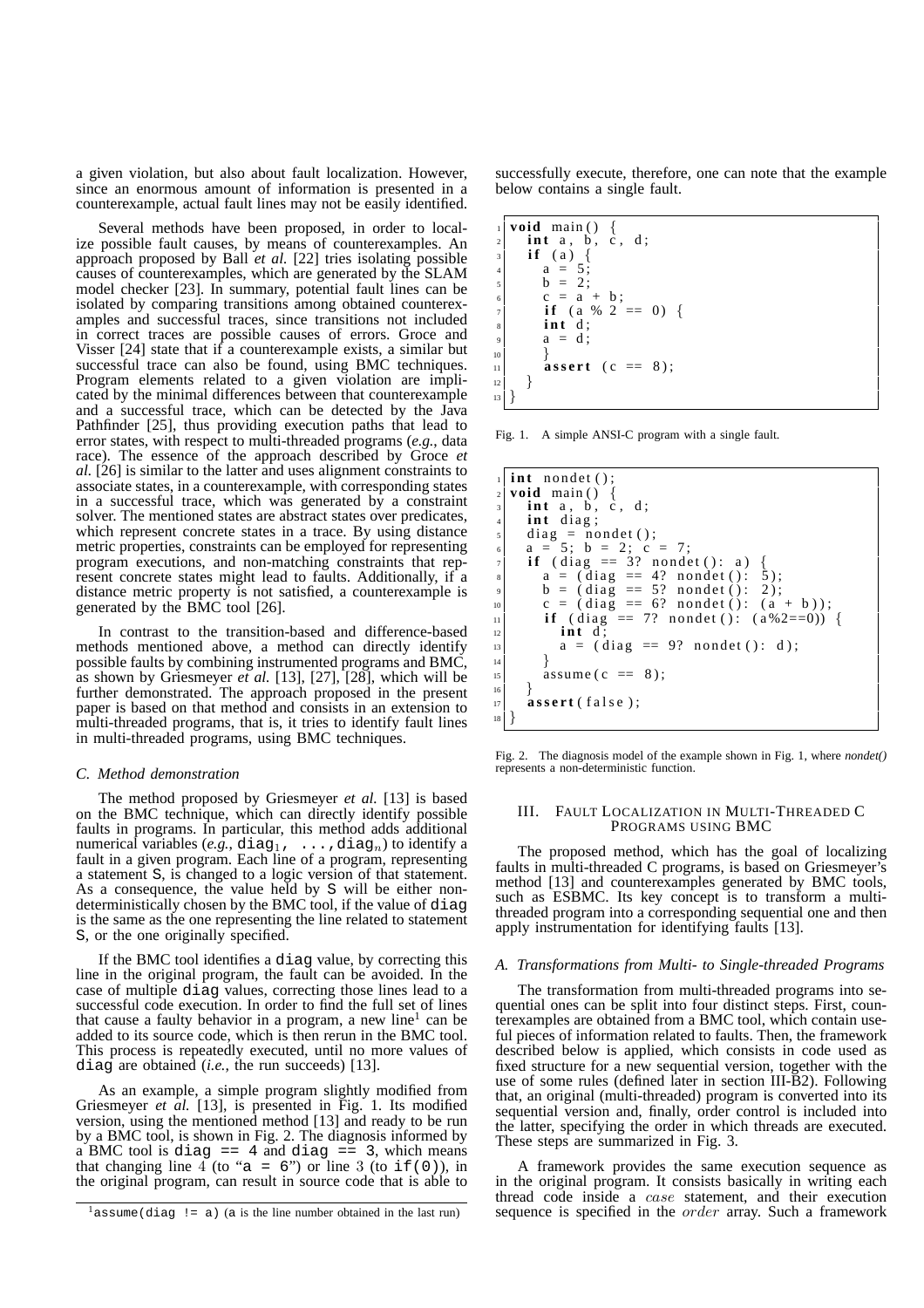

Fig. 3. Proposed method for fault localization in multi-threaded software.

```
int order [1] = \{1\};int main(int argc, char *argv[]) {
      int order_index;
      for (order_index = 0; order_index < 1;order\_index++) {
          \textbf{switch}(\text{order}[\text{order}_\text{index}]) {
             7 case 1 :
                    case 11: { ... }
 9 \vert ...
10 case 20: { ... }
11 break ;
12 case 2 :
case 21: { ... }
\begin{array}{ccc} \hline \end{array} . .
15 case 30: { ... }
16 break;<br>
case 3
             17 case 3 :
\begin{bmatrix} 18 \\ 19 \end{bmatrix} case 31: { ... }
\begin{array}{ccc} \hline \hline \hline \hline \hline \hline \end{array} ...
\begin{array}{c|c} 20 \ \hline 20 \ \hline 21 \ \end{array} case 40: { ... }
21 break ;
\begin{array}{ccc} \text{22} & \text{...} \end{array}\begin{array}{c|c}\n \hline\n & \text{default:} \\
\hline\n & \text{break:}\n\end{array}break ;
|_{25}| }
\frac{26}{27}r return 1;
28 }
```
Fig. 4. The standard framework to localize faults in sequential code.

is used as the basic structure for new sequential versions of multi-threaded programs, and Fig. 4 shows how it is encoded.

As one can note, the mentioned framework provides new fixed positions, for each part of the original code, and Table I shows the relation between new positions and code-fragment types, that is, it summarizes how the new sequential code is structured. In particular, global elements, global variables, header file declarations, and other types of global declarations are placed before the sequential code  $main$  function. The body of its main function, in the original code, is placed between the case 1 statement and its respective break command, the body of the first thread is placed between case 2 and its respective break command, and so on. This process is repeated until there are no more threads to be inserted into the sequential code version. Additionally, arguments passed to the original program main function are all passed to the sequential version main one. In cases where threads are partially executed, a context switch occurs, another thread is executed, or a previous thread continues to execute from where it stopped, the respective pieces of code are inserted into each *case* inside the  $N^{th}$  case (the  $N^{th}$  case represents the  $N^{th}$  thread), in such a way that the execution order remains the same.

TABLE I. RELATION BETWEEN POSITIONS AND CODES

| <b>Code Fragment Type</b><br>in the Original Code | Position in the<br><b>New Sequential Code</b> |  |  |
|---------------------------------------------------|-----------------------------------------------|--|--|
| global elements                                   | before line 1                                 |  |  |
| main function body                                | between "case 1" and "break"                  |  |  |
| thread body $n$                                   | between "case $n + 1$ " and "break"           |  |  |

In order to maintain the same execution order found in the original program, switch order control is required. A fixed context switch order, from a counterexample of a multi-threaded program, can be copied to a new sequential one by controlling "case" and conditional statements<sup>2</sup>, in the framework switch statement. In general, adding context switch order control to the new sequential program can be divided into two steps. In order to show a simple situation for illustrating that, it is assumed that there are less than 10 context switches in each thread ( $\forall N_{ti}, N_{ti} < 10$ ), a counterexample, given by a BMC tool, has  $N$  context switches, and from those  $N$  context switches,  $N_{t0}$  occur in the main function,  $N_{t1}$  occur in thread 1,  $N_{t2}$  in thread 2, and so on  $(N_{t0} + ... + N_{tn} = N)$ .

The first step is to get information from counterexamples generated by a BMC tool, *i.e.*, the total number of context switches in the original program and in each thread, the order of all context switches in the entire program and also in a single thread, and the corresponding position where a context switch occurred. With such data, it is possible to add conditional statements<sup>2</sup> for maintaining the same execution order of the original program, so that when a line is executed, the sequential code executes the next case statement, which represents the next thread in the original code.

One can note that if there are iteration statements in the original multi-threaded program, for every iteration statement, a global variable named "loopcounter" is added. Besides, a statement to increment the value of *loopcounter* is also added to the end of each loop body. This newly added global variable is used as a condition to directly control the validity of *break* statements, so that when a context switch occurs, inside a loop, then the value held by loopcounter must also be used in the

 $^{2}$ if(order[order index])  $\equiv$   $\sum$ ) break;, where X represents the number of the context switch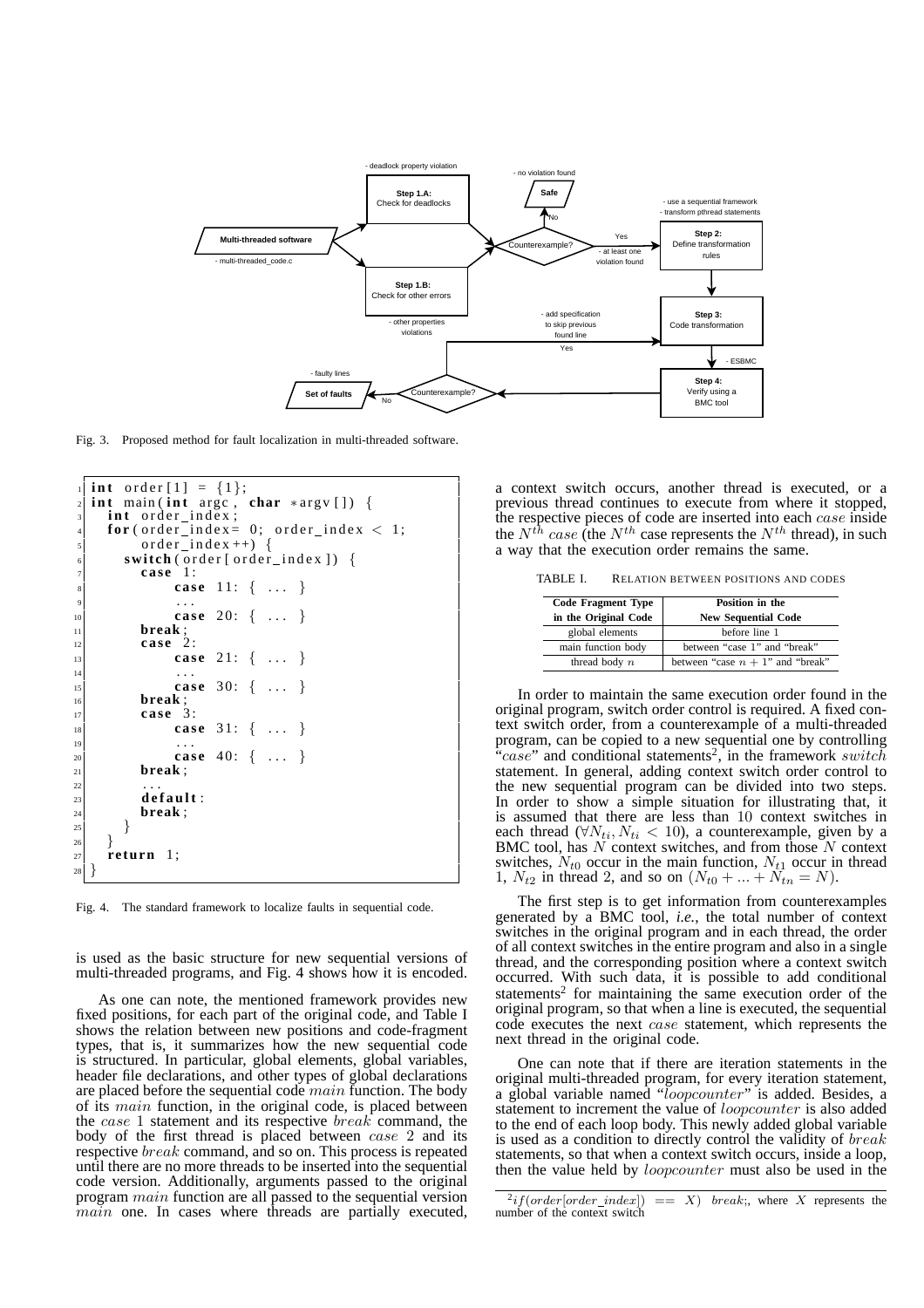respective *break* statement, in order to maintain the original program execution sequence.

The second step consists in modifying values related to the order array, in such a way that the execution order is kept, in a new sequential program. By changing lines 1 and 4, in Fig. 4, according to the specific number of occurred context switches and their execution order, it is possible to guarantee the original execution order, since a switch statement (line 6) selects which piece of code (representing threads from the original program) is executed, based on *order* [*order index*]. For instance, if the execution order of the original code is thread 0, thread 2, and thread 1 (note that this information was previously extracted from the counterexample), the *order* array will hold 11, 31, and 21, meaning that the first case will be executed, then the third and, finally, the second one.

#### *B. Code Transformation*

*1) Grammar:* Transformation rules, regarding code fragments, are needed, when code fragments are added to corresponding positions in the mentioned framework. Given that the most common faults, in multi-threaded programs, are related to data races and deadlocks [29], a simple grammar, for code fragments, can be defined, w.r.t. these two faults types.

Threads in C are typically implemented through the POSIX Pthreads [17] standard, which defines an application programming interface for creating and handling threads. POSIX threads are available in a library, called  $\emph{pthread}$ , which is used in UNIX operating systems. Therefore, two groups are created: one regarding *pthread* non-related code fragments, which is group non − pthread, and another for *pthread* related code fragments, called group *pthread*.

*2) Rules:* The rules used to transform code fragments, in the original multi-threaded program, are shown in Table II. Note that such transformations rely on counterexamples generated by a BMC tool. Additionally, different threads are simulated by different case statements, since the *main* function is in the first case statement, the first executed thread is in the second case statement, and so on, as already mentioned.

TABLE II. RULES TO TRANSFORM MULTI-THREADED PROGRAMS

| Group          | Code fragment        | No deadlock | <b>Deadlock</b>              |  |  |
|----------------|----------------------|-------------|------------------------------|--|--|
|                | Variable declaration | No changes  | No changes                   |  |  |
| 1              | Expression           | Unwind      | Unwind                       |  |  |
|                | <b>Statement</b>     | No changes  | No changes                   |  |  |
|                | pthread t            | $\epsilon$  | $\epsilon$                   |  |  |
|                | pthread_attr_t       | $\epsilon$  | $\epsilon$                   |  |  |
|                | pthread cond attr t  | $\epsilon$  | $\epsilon$                   |  |  |
|                | pthread_create       | $\epsilon$  | $\epsilon$                   |  |  |
|                | pthread_join         | $\epsilon$  | $\epsilon$                   |  |  |
| $\overline{c}$ | pthread exit         | $\epsilon$  | $\epsilon$                   |  |  |
|                | pthread_mutex_t      | $\epsilon$  | Integer variable is declared |  |  |
|                | pthread mutex lock   | $\epsilon$  | 1 is assigned to variable    |  |  |
|                | pthread_mutex_unlock | $\epsilon$  | 0 is assigned to variable    |  |  |
|                | pthread_cond_t       | $\epsilon$  | Integer variable is declared |  |  |
|                | pthread cond init    | $\epsilon$  | 0 is assigned to variable    |  |  |
|                | pthread cond wait    | $\epsilon$  | 1 is assigned to variable    |  |  |
|                | pthread cond signal  | $\epsilon$  | 0 is assigned to variable    |  |  |

In Table II,  $\epsilon$  stands for the removal of the respective statement in the new sequential version. When a deadlock is returned, by the BMC tool, one needs to add an integer variable for simulating the *pthread mutex t* and/or *pthread cond t* variables. Finally, the unwind process for expressions, in Table II, consists in removing the original function and directly writing this piece of code, *e.g.*, if the value returned by function f is assigned to variable  $i$ , when it is called with argument  $a$ 

$$
\begin{array}{ll}\n & \text{int } f(\text{int } m) \\
 & \text{int } b \\
 & b = m \\
 & \text{return } m \\
 & \text{int } i \\
 & \text{int } i \\
 & \text{int } i = f(a);\n \end{array}
$$

Fig. 5. Original code fragment.

$$
\begin{array}{c}\n1 \\
2 \\
3 \\
4 \\
4 \\
5 \\
5 \\
6 \\
6 \\
7\n\end{array}\n\quad\n\begin{array}{ccc}\n1 & \text{if } i ; \\
1 & \text{if } m = a ; \\
1 & \text{if } b ; \\
1 & = m ; \\
1 & = m ; \\
1 & = m ; \\
1 & = m ; \\
1 & = m ; \\
1 & = m ; \\
1 & = m ; \\
1 & = m ; \\
1 & = m ; \\
2 & = m ; \\
3 & = m ; \\
3 & = m ; \\
4 & = m ; \\
5 & = m ; \\
1 & = m ; \\
2 & = m ; \\
3 & = m ; \\
4 & = m ; \\
5 & = m ; \\
6 & = m ; \\
7 & = m ; \\
8 & = m ; \\
1 & = m ; \\
2 & = m ; \\
3 & = m ; \\
5 & = m ; \\
1 & = m ; \\
2 & = m ; \\
3 & = m ; \\
4 & = m ; \\
5 & = m ; \\
6 & = m ; \\
7 & = m ; \\
8 & = m ; \\
9 & = m ; \\
1 & = m ; \\
1 & = m ; \\
2 & = m ; \\
3 & = m ; \\
4 & = m ; \\
5 & = m ; \\
1 & = m ; \\
2 & = m ; \\
3 & = m ; \\
4 & = m ; \\
5 & = m ; \\
1 & = m ; \\
2 & = m ; \\
3 & = m ; \\
5 & = m ; \\
1 & = m ; \\
2 & = m ; \\
3 & = m ; \\
4 & = m ; \\
5 & = m ; \\
5 & = m ; \\
1 & = m ; \\
2 & = m ; \\
3 & = m ; \\
5 & = m ; \\
1 & = m ; \\
2 & = m ; \\
3 & = m ; \\
4 & = m ; \\
5 & = m ; \\
5 & = m ; \\
1 & = m ; \\
2 & = m ; \\
3 & = m ; \\
4 & = m ; \\
5 & = m ; \\
5 & = m ; \\
1 & = m ; \\
2 & = m ; \\
3 & = m ; \\
4 & = m ; \\
5 & = m ; \\
5 & = m ; \\
6 & = m ; \\
6 & = m ; \\
7 & = m ; \\
8 & = m ; \\
1 & = m ; \\
1 & = m ; \\
2 & =
$$

Fig. 6. Transformed code fragment from Fig. 5.

 $(i = f(a))$ , such call is removed and replaced by the actual calculation. This process is described in Figures  $\dot{5}$  and 6.

In addition, if an error detected by the chosen BMC tool is a deadlock, then rules in groups  $non-orthread$  and  $orthread$  are applied to create the sequential version of the original program; otherwise, only rules in group  $non-$  pthread are used.

### IV. EXPERIMENTAL EVALUATION

#### *A. Experimental Setup*

In order to verify and validate the proposed method, ESBMC v1.24.1 with SMT solver Boolector [30] was used. All experiments were conducted on an otherwise idle Intel Core i7 – 4500 1.8Ghz processor, with 8 GB of RAM and running Fedora 21 64-bits operating system.

The benchmarks in Table III are the same used when evaluating ESBMC for multi-threaded C programs [16].  $account\_bad.c$  is a program that represents basic operations in bank accounts: deposit, withdraw, and current balance, with a mutex to control them. *arithmetic\_prog\_bad.c* is a basic producer and consumer program, using mutex and conditional variables for synchronizing operations. carter\_bad.c is a program extracted from a database application, which uses mutex to synchronize threads.  $circular_buffer_bad.c$  simulates a buffer, using shared variables to synchronize receive and send operations. lazy01 bad.c uses a mutex to control summation operations over a shared variable and then checks its value.  $queue\_bad.c$  is a program simulating a data-queue structure.  $sync0\overline{1}\_bad.c$  and  $sync02\_bad.c$  are producer and consumer programs: the former never consumes data and the latter initializes a shared variable with some (arbitrary) data.  $token\_ring\_bad.c$  propagates values through shared variables and checks whether they are equivalent, through different threads. twostage bad.c simulates a great number of threads running simultaneously and, finally,  $wronglock\_bad.c$  simulates a large number of producer threads and the propagation of their respective values, to other threads.

The experimental evaluation procedure can be split into three different steps. First, it is necessary to identify which group (see section III-B) a given benchmark belongs to and, in order to have this information, one needs to execute a specific command line<sup>3</sup>, in ESBMC. If the result given by ESBMC is *verification failed*, then the benchmark belongs to group pthread; otherwise, it belongs to group  $non-$  pthread. In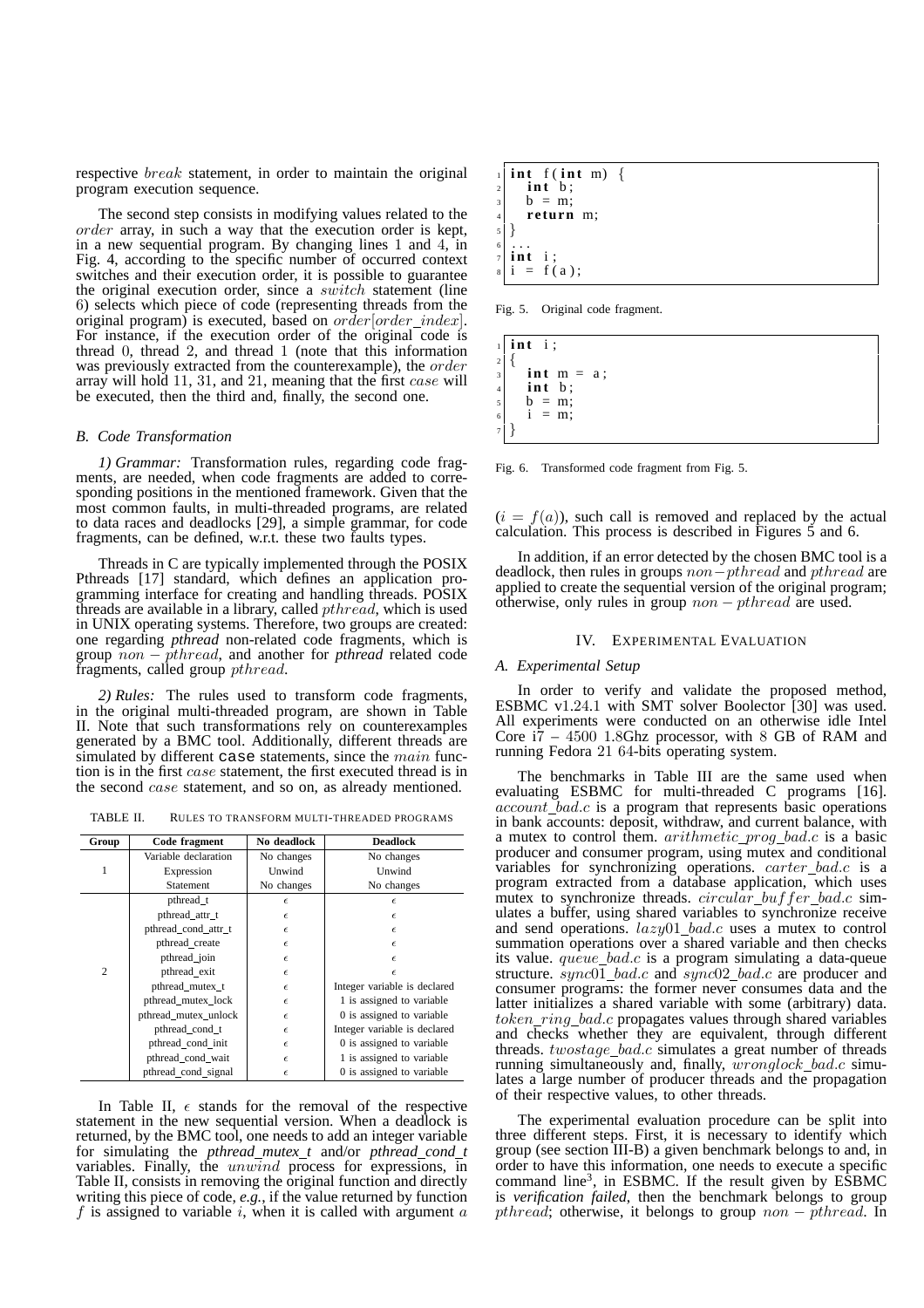the second step, it is necessary to add context-switch numbers through the method presented in III-A, which is achieved by removing the --deadlock-check option in the issued command  $line<sup>3</sup>$ . In the third step, the original program is transformed into a sequential one, with the information obtained from steps 1 and 2, by applying the rules in section III-B2 and the method proposed by Griesmeyer *et al.* [13].

Finally, the sequential version of the program can be verified in ESBMC, using a command line<sup>3</sup> without the --deadlock-check option, changing the specified file, and applying the same strategy demonstrated in section II-C.

#### *B. Experimental Results*

Table III summarizes the experimental results. **F** describes the name of the benchmark, **L** represents the number of lines in the code, **T** is the number of threads in the code, **D** identifies whether a deadlock occurred (if its value is 1), **FE** is the amount of errors found during the fault localization process, that is, the number of different diag values retrieved by ESBMC, **AE** is the number of actual errors, **R** stands for the actual result (1 if the information retrieved by ESBMC is helpful), and, finally, **VT** is the time that ESBMC took to verify the benchmark. The question mark is used to identify tests from which no information was retrieved, due to system limitations.

TABLE III. EXPERIMENT RESULTS

| F                     | L   | т              | D        | FE/AE | VТ       | R        |
|-----------------------|-----|----------------|----------|-------|----------|----------|
| account bad.c         | 49  | 2              | 0        | 3/3   | 0.102    | 1        |
| arithmetic prog bad.c | 82  | 2              | 1        | 2/2   | 0.130    | 1        |
| carter bad.c          | 43  | 4              | ?        | ?     | $\infty$ | ?        |
| circular buffer bad.c | 109 | $\overline{c}$ | $\Omega$ | 7/7   | 0.227    | 1        |
| $l$ azy $01$ bad.c    | 48  | 3              | 1        | 4/4   | 0.125    | 1        |
| queue bad.c           | 153 | $\overline{c}$ | $\Omega$ | 4/4   | 0.934    | 1        |
| sync01 bad.c          | 64  | $\overline{c}$ | 1        | 1/0   | 0.451    | $\Omega$ |
| sync02_bad.c          | 39  | $\overline{c}$ | 1        | 2/2   | 0.116    | 1        |
| token_ring_bad.c      | 56  | 4              | $\Omega$ | 1/0   | 0.101    | $\Omega$ |
| twostage_bad.c        | 128 | 9              | ?        | ?     | $\infty$ | 7        |
| wronglock_bad.c       | 111 | $\overline{7}$ | 2        | 7     | $\infty$ | 2        |

The verification of *account bad.c* presented 3 different diag values, which are in different parts of the code; however, they ultimately identified the actual fault in the original code, which was a bad assertion.

The 7 diagnosed values regarding *circular buffer bad.c* led to a bad assertion in the program, which is related to a loop. This way, the diag values indicate this loop.

When checking *arithmetic prog bad.c*, the proposed methodology informed 2 different diag values, which address a loop in thread 2 of this program, meaning that the fault is in that specific loop.

The analysis of both *lazy01 bad.c* and *queue bad.c* presented 4 errors. In the former, ESBMC indicated that the faults lie on the code part, where its shared variable is used, which led to a bad assertion. In the latter, the identified faults are related to flags providing access control to a shared variable and a loop, where they are changed, that is, the problem lies again on bad handling.

*sync02 bad.c* presented 2 different values, related to a consumer thread in the original program, whose lines are related to a deadlock present in this benchmark.

Although *sync01 bad.c* and *token ring bad.c* presented no errors, both were diagnosed with one fault. Indeed, ESBMC found a diag with value 0, which is particularly odd, since there is no line 0. Besides, even after adding an assert, ESBMC still diagnoses 0. Indeed, both have synchronization problems and the proposed method was unable to provide useful information.

The proposed methodology was not able to verify benchmarks *carter bad.c*, *twostage bad.c*, and *wronglock bad.c*, since there was not enough memory while ESBMC checked for deadlocks. This probably occurred due to the great number of threads (in case of *twostage bad.c*, and *wronglock bad.c*) or due to a very large set of data variables (*carter01 bad.c*).

According to the results shown in Table III, one can note that the proposed methodology was able to find faults (useful information) in 6 out of 11 benchmarks, which amounts to 54.55%. Note that benchmarks whose verification failed and, consequently, from which no counterexample was extracted, are also included into this evaluation. The methodology itself showed to be useful in diagnosing data race violations, since most of the used benchmarks presented a fault related to that problem. However, the proposed method needs to be improved, in order to verify deadlocks in a more efficient way, and loop transformations also need a significant work, so that threads interleaving inside loops can be better represented.

Regarding benchmarks in which no useful information was obtained, that leads to the conclusion that improved grammar and rules are needed, in order to localize faults. Apart from that, the experimental results showed the feasibility of the proposed methodology for localizing violations, in multithreaded C programs, since ESBMC is able to provide helpful diagnosis information regarding potential faults.

#### V. RELATED WORK

Jones *et al.* [14] show how test information visualization can assist in fault localization. By coloring program statements that participate in the outcome of a program execution, with a test suite, it is possible to assist users to inspect code, evaluate statements involved in failures, and identify possible faults. Despite being useful, this approach is not fully automated, since it still needs users to execute most of its steps.

Cleve *et al.* [5] show how *cause transitions*, which are moments where a variable replaces another as failure cause, can locate defects in programs. Such an approach is possible due to a comparison regarding program states of failing and passing runs; however, given that such state differences can occur all over the program run, the focus is *on space*, with a subset of variables that is relevant to the failure occurrence, and also *on time*, where *cause transitions* occur. Even though this approach works, high code-coverage test cases and precise choices in space and time are needed.

Birch *et al.* [15] describe a method for fast model-based fault localization, which, given a test suite, automatically identifies a small subset of program locations, where faults exist, by using symbolic execution methods. In summary, the mentioned algorithm tries to find counterexamples that are capable of localizing faults, based on failing test cases from a test suite. The key factor to its speed is that if an execution takes longer than expected, it is pushed into a queue, for later handling, and then another execution is chosen to be run. This approach is indeed effective, but as a downside it relies entirely on a test suite to be accurate.

Cordeiro *et al.* [16] describe three approaches (*lazy*, *schedule recording*, and *underapproximation and widening*) to model check multi-threaded software using ESBMC [9]. By

<sup>3</sup> esbmc --no-bounds-check --no-pointer-check --no-div-by-zero-check --no-slice --deadlock-check --boolector <file>